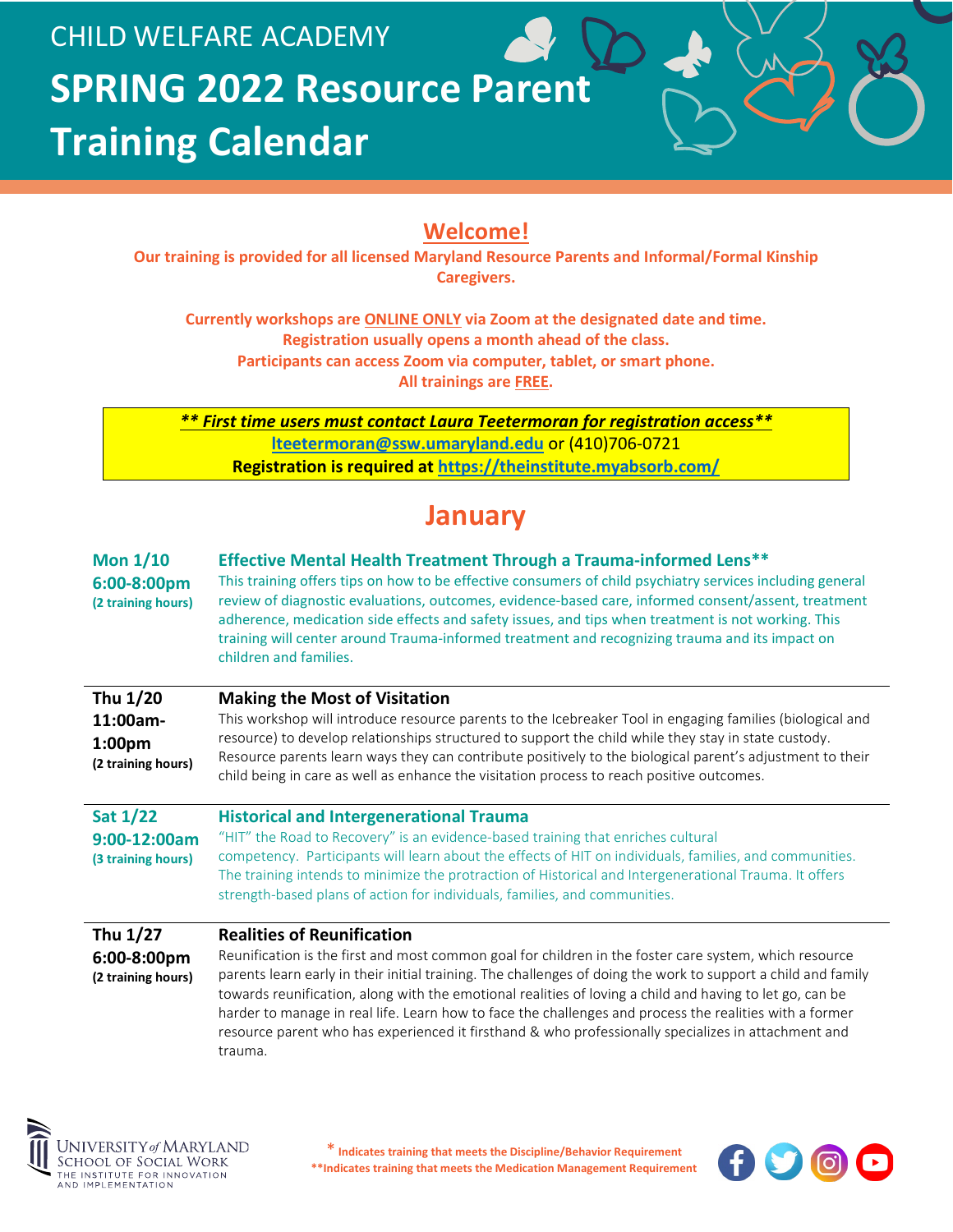# **February**

| <b>Wed 2/2</b><br>6:00-9:00pm<br>(3 training hours)  | Trust-Based Relational Intervention (TBRI) - Part 1<br>Learn about the three principles for TBRI- Connection, Empowerment, & Correction. These principles<br>help to foster a healing relationship with children from a young age through adolescence, to help youth<br>meet developmental targets.                                                                                                                                                                                                                                                                                                                                                                                                                      |
|------------------------------------------------------|--------------------------------------------------------------------------------------------------------------------------------------------------------------------------------------------------------------------------------------------------------------------------------------------------------------------------------------------------------------------------------------------------------------------------------------------------------------------------------------------------------------------------------------------------------------------------------------------------------------------------------------------------------------------------------------------------------------------------|
| <b>Sat 2/5</b><br>9:00-11:00am<br>(2 training hours) | <b>Effective Mental Health Treatment Through a Trauma-informed Lens**</b><br>This training offers tips on how to be effective consumers of child psychiatry services including general<br>review of diagnostic evaluations, outcomes, evidence-based care, informed consent/assent, treatment<br>adherence, medication side effects and safety issues, and tips when treatment is not working. This<br>training will center around Trauma-informed treatment and recognizing trauma and its impact on<br>children and families.                                                                                                                                                                                          |
| Thu 2/10<br>6:00-8:00pm<br>(2 training hours)        | <b>Digital Safety</b><br>Through facilitated discussion, video, and practical demonstrations, participants will learn about online<br>safety and how to protect children from technology facilitated crimes. Topics of discussion will be:<br>sexting, child pornography, sextortion, online predators, social networks, apps, sharing photos, peer to<br>peer downloads, cyberbullying, the dark web, other dangers and additional resources.                                                                                                                                                                                                                                                                           |
| <b>Wed 2/16</b><br>6:00-9:00pm<br>(3 training hours) | TBRI-Part 2-The Connecting Principle<br>Learn more about the foundation of attachment and why it is important to understand a child's<br>relational and behavioral strategies. Learn how to disarm the fear response that triggers youth from<br>hard places, and the impacts of our own attachment history.                                                                                                                                                                                                                                                                                                                                                                                                             |
| <b>Tue 2/22</b><br>6:00-9:00pm<br>(3 training hours) | Adolescence and Trauma - Understanding the Relationship*<br>This workshop outlines the developmental tasks of adolescence, including separation and individuation,<br>and explores how each are severely impacted by trauma and the foster care experience. This overview<br>provides a useful context for parents and staff as they attempt to make sense of the changes their foster<br>youth is experiencing and support them as they encounter the challenges that are unique to this<br>developmental period. This workshop also offers tools and strategies to parents for understanding<br>behavior and responding in a trauma-informed way that promotes healing and preserves the<br>parent/child relationship. |
| <b>Mon 2/28</b><br>6:00-9:00pm<br>(3 training hours) | Resource Parent Survival Guide - Insights for Navigating Trauma, and Partnering with<br><b>Birth Parents and Agencies</b><br>This workshop will explore the challenges of the foster parent experience, which includes agency and<br>social worker involvement, birth family involvement, and the traumatizing effects of parenting a child<br>who's been traumatized. Strategies for promoting healthy, functional relationships with every team<br>member with an emphasis on communication and remaining child-focused will be explored. The impact<br>of secondary trauma for foster parents and meaningful interventions for self-care will be discussed.                                                           |



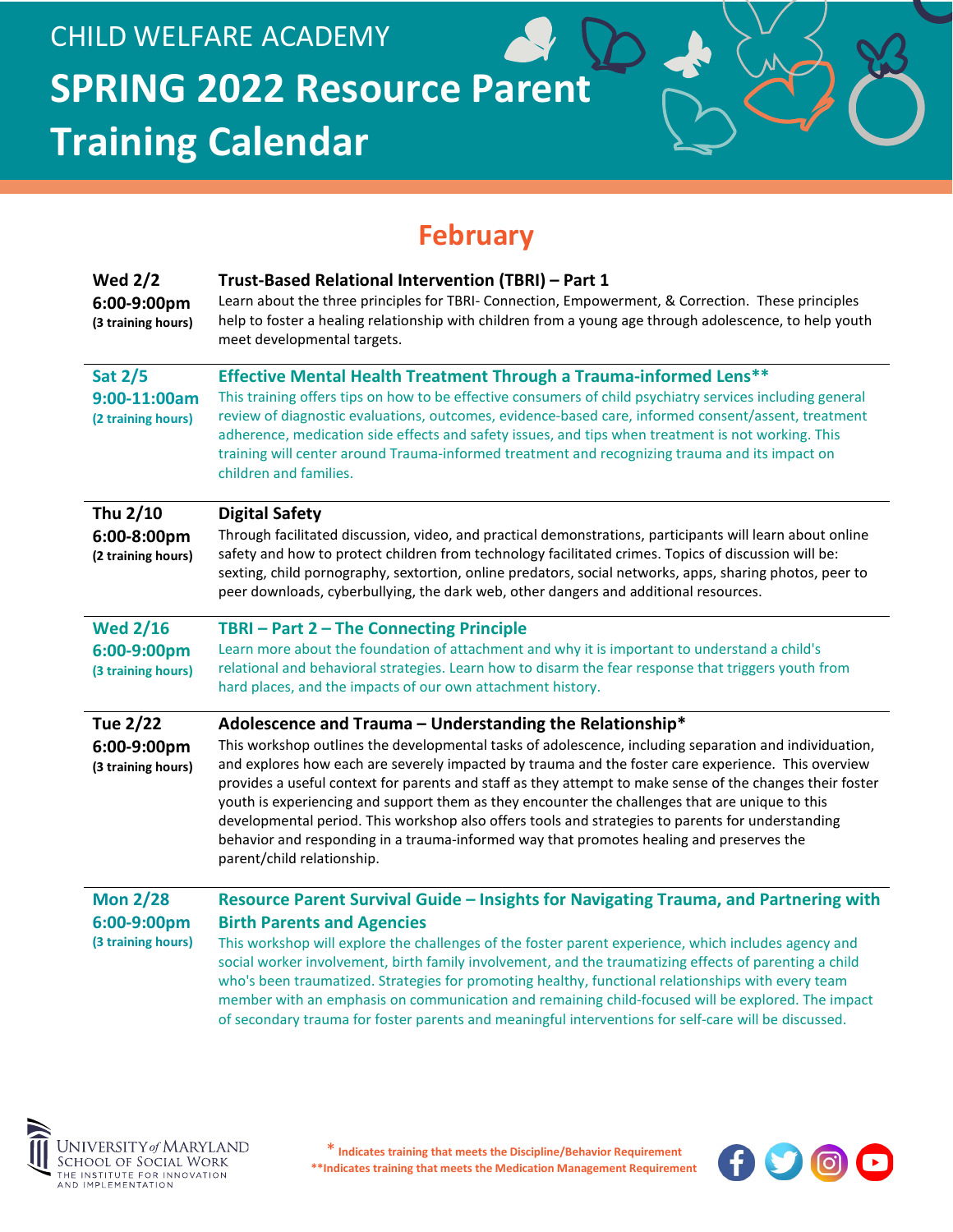# **March**

| Fri 3/4<br>12:00-1:00pm<br>(1 training hour)            | <b>Child Passenger Safety Building Blocks</b><br>Parents of children 0-10 years old will learn the Building Blocks of Child Passenger Safety. Participants<br>will learn general information about car seats and booster seats, including selection, direction, location,<br>installation and harnessing, with time for Q&A and additional resources.                                                                                                                                                                          |
|---------------------------------------------------------|--------------------------------------------------------------------------------------------------------------------------------------------------------------------------------------------------------------------------------------------------------------------------------------------------------------------------------------------------------------------------------------------------------------------------------------------------------------------------------------------------------------------------------|
| <b>Tues 3/8</b><br>6:00-8:00pm<br>(2 training hours)    | <b>Early Childhood Challenging Behaviors*</b><br>Learn how to evaluate & address challenging behaviors of children who have experienced trauma in<br>early childhood.                                                                                                                                                                                                                                                                                                                                                          |
| Mon 3/14<br>6:00-8:00pm<br>(2 training hours)           | Effective Mental Health Treatment Through a Trauma-informed Lens**<br>This training offers tips on how to be effective consumers of child psychiatry services including a general<br>review of diagnostic evaluations, outcomes, evidence-based care, informed consent/assent, treatment<br>adherence, medication side effects and safety issues, and tips when treatment is not working. This<br>training will center around Trauma-informed treatment and recognizing trauma and its impact on<br>children and families.     |
| Fri 3/18<br>12:00-1:00pm<br>(1 training hour)           | <b>Top Car Seats Mistakes and How to Fix Them</b><br>More than 80% of people in Maryland who participate in a car seat check-up event or video car seat<br>assistance make a mistake! Caregivers will learn about the most common errors related to child<br>passenger safety and how to prevent or correct them.                                                                                                                                                                                                              |
| Sat 3/19<br>$9:00am -$<br>12:00pm<br>(3 training hours) | Understanding Trauma and Sexualized Behavior in Children and Teens*<br>Children and teens who have experienced trauma and sexual abuse may themselves begin to act<br>out sexually and abuse. Parents may struggle with understanding and managing their own reactions<br>so that they can respond in helpful and healing ways, not shaming and blaming. This seminar will<br>provide an overview of "typical" childhood sexual behavior and development, and the factors that<br>influence healthy versus unhealthy patterns. |
| <b>Wed 3/23</b><br>6:00-8:00pm<br>(2 training hours)    | Talking the Talk - Sexting and Online Activities<br>Facebook? Snapchat? Tinder? It seems like there's a new mode of social media! Join us for this<br>interactive workshop to learn about these various modes of social media and how they involve our<br>children. Learn about state laws related to sexting and keeping our children safe.                                                                                                                                                                                   |
| <b>Mon 3/28</b><br>6:00-9:00pm<br>(3 training hours)    | Holding it Together - Disruption Prevention*<br>Emphasis will be placed on preparing families to raise a hurt child, providing tools to support families<br>when life gets tough, preventing disruption when possible, and guiding families through the process of<br>disruption when there is no other option.                                                                                                                                                                                                                |



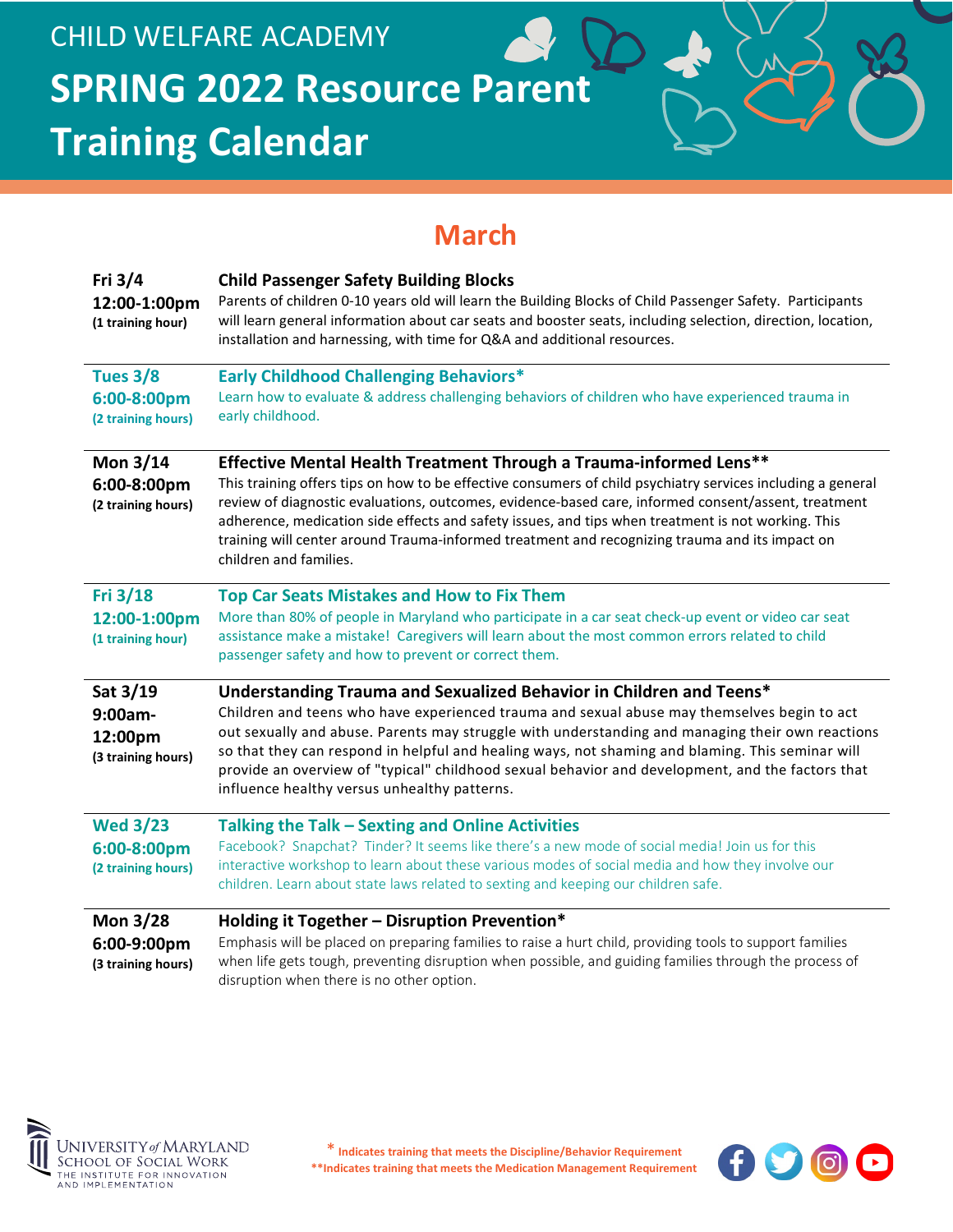# **April**

| <b>Sat 4/2</b><br>8:30am-<br>3:30pm<br>(5 training hours) | RESOURCE PARENT VIRTUAL SPRING CONFERENCE<br>Keynote: "What does 'Normalcy' Even Mean, and How Will We Ever Get Back There?"<br><b>Erica Moltz, Adoptions Together</b><br>AM Breakouts-<br>Finding the "I" in Storm*<br><b>Digital Safety</b><br><b>Ambiquous Grief</b><br>PM Breakouts-<br>Improving Communication with Your Teen*                                                                                                                                                                                                                                                                                                                                                                                                                                                                             |
|-----------------------------------------------------------|-----------------------------------------------------------------------------------------------------------------------------------------------------------------------------------------------------------------------------------------------------------------------------------------------------------------------------------------------------------------------------------------------------------------------------------------------------------------------------------------------------------------------------------------------------------------------------------------------------------------------------------------------------------------------------------------------------------------------------------------------------------------------------------------------------------------|
|                                                           | <b>Three Pillars of Foster Parent Success</b><br><b>Strategies for Helping Children Cope During reunification</b><br>* Behavior and Discipline workshops will be offered<br>https://theinstitute.umaryland.edu/our-work/ruth-young-center-for-maryland/child-welfare-academy/conference/                                                                                                                                                                                                                                                                                                                                                                                                                                                                                                                        |
| <b>Wed 4/6</b><br>6:00-8:00pm<br>(2 training hours)       | Understanding the Role of Attorneys for Children and Related Advocacy Efforts<br>This training will provide clarity on the role of the child's attorney, advocacy efforts, court processes,<br>the Best Interest standard, and the role of Maryland Legal Services.                                                                                                                                                                                                                                                                                                                                                                                                                                                                                                                                             |
| <b>Wed 4/13</b><br>6:00-9:00pm<br>(3 training hours)      | <b>Healing Childhood Trauma in Foster Care*</b><br>Come learn about why connecting to a traumatized youth can feel so difficult and how to help heal<br>trauma by building a therapeutic parenting relationship even with children that fear connections.<br>Learn specifics about the impact of trauma on a child's brain development and leave with tools to<br>incorporate into your current parenting that help bring lasting change and healing to traumatized<br>children.                                                                                                                                                                                                                                                                                                                                |
| Tue 4/19<br>6:00-9:00pm<br>(3 training hours)             | <b>Sibling Separation and Healing Connections</b><br>When children enter the foster care system, they are often afraid, anxious, and experiencing complex<br>trauma and loss. These emotions are often further intensified when children are separated from their<br>siblings. Being placed with a sibling during a time of the unknown creates a small sense of normality.<br>However, despite the benefits, most siblings are often separated when they enter the foster care<br>system. This webinar will explore how to help children process, grieve, and thrive despite sibling<br>separation so that they are able to have healing connections. This training will provide tools, caregiver<br>recommendations and strategies to help siblings stay connected and heal during the separation<br>process. |
| <b>Thu 4/28</b><br>6:00-9:00pm<br>(3 training hours)      | <b>Advocacy as a Resource Parent</b><br>This training will help resource parents better understand their role as advocate for the child in their<br>care. Participants will come away with knowledge about the basics of advocacy and will develop<br>strategies to successfully negotiate services and supports that a child in their care may need, including<br>how to work with professionals in both the medical, mental health and educational arenas.                                                                                                                                                                                                                                                                                                                                                    |



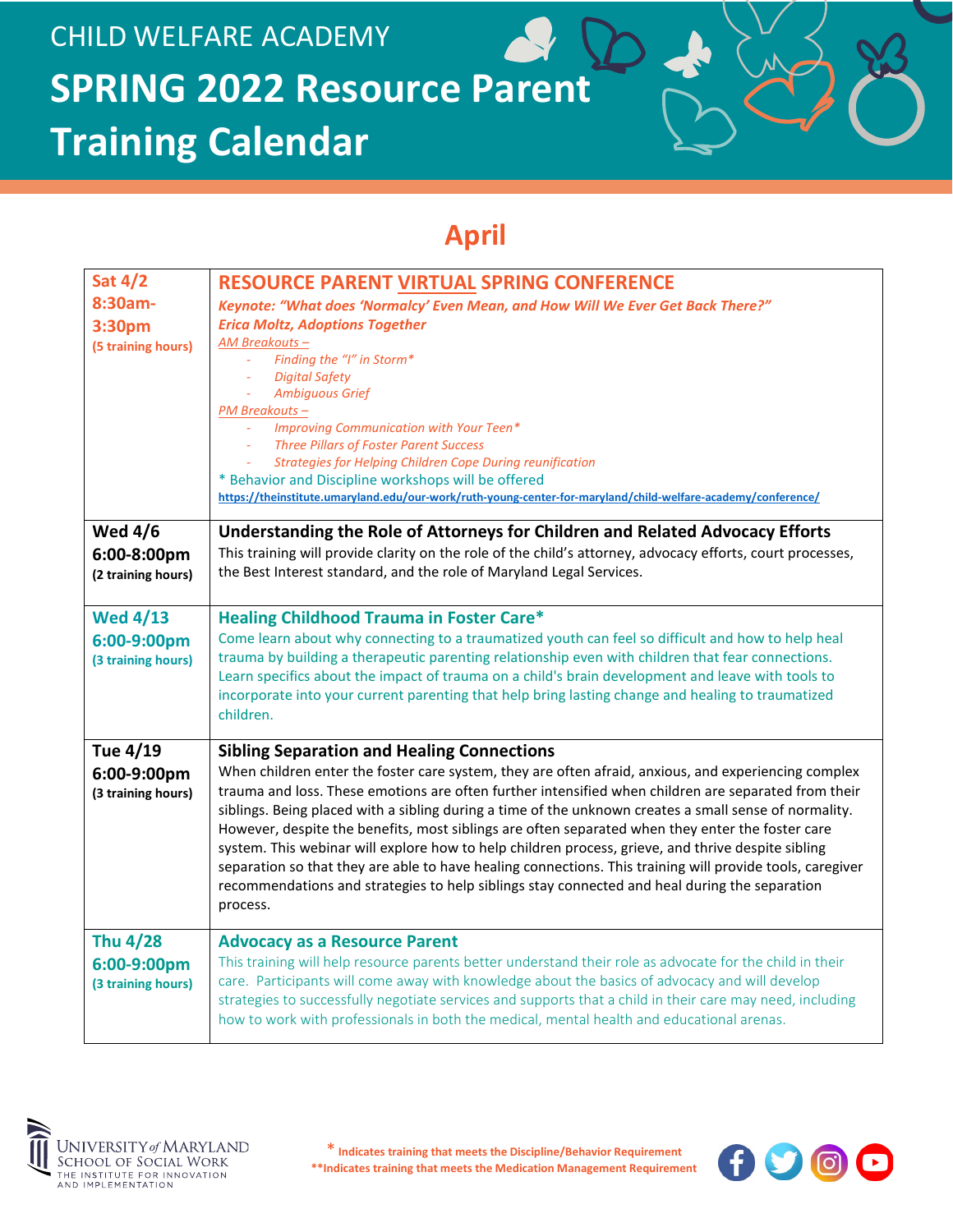### **May**

| Fri $5/6$<br>11:00am-<br>1:00 <sub>pm</sub><br>(2 training hours) | <b>Creating Teachable Moments</b><br>Learn how to use a two-part process to teach life skills. Part one, share your knowledge about and<br>techniques for planning and decision-making; part two, provide the youth with opportunities to<br>practice!                                                                                                                                                                                                                                                                                                                                                                                                                                                                                                                                                                                                                                |
|-------------------------------------------------------------------|---------------------------------------------------------------------------------------------------------------------------------------------------------------------------------------------------------------------------------------------------------------------------------------------------------------------------------------------------------------------------------------------------------------------------------------------------------------------------------------------------------------------------------------------------------------------------------------------------------------------------------------------------------------------------------------------------------------------------------------------------------------------------------------------------------------------------------------------------------------------------------------|
| <b>Mon 5/9</b><br>6:00-8:00pm<br>(2 training hours)               | Effective Mental Health Treatment Through a Trauma-informed Lens**<br>This training offers tips on how to be effective consumers of child psychiatry services including a general<br>review of diagnostic evaluations, outcomes, evidence-based care, informed consent/assent, treatment<br>adherence, medication side effects and safety issues, and tips when treatment is not working. This<br>training will center around Trauma-informed treatment, and recognizing trauma and its impact on<br>children and families.                                                                                                                                                                                                                                                                                                                                                           |
| Thu 5/12<br>6:00-8:00pm<br>(2 training hours)                     | Trauma, Attachment, and the Developing Brain*<br>Children who have experienced disrupted attachment and trauma can sometimes behave in ways that<br>are troubling, confusing, and even frightening. We now know that trauma can significantly impact the<br>way that the brain develops and functions, and that this, in turn, can manifest in problematic and<br>puzzling behaviors in children. This seminar examines "typical" childhood development versus<br>development clouded by abuse, neglect, and trauma. It also provides information about the nature,<br>incidence, and dynamics of abuse and neglect as it relates to brain development. Participants will<br>learn interventions and strategies to help children manage the impact of traumatic pasts.                                                                                                                |
| <b>Wed 5/18</b><br>6:00-8:00pm<br>(2 training hours)              | If Behaviors Aren't Making Sense, Maybe it's Sensory*<br>Come learn about sensory processing issues that some children develop due to abuse or neglect and<br>learn ways to address them.                                                                                                                                                                                                                                                                                                                                                                                                                                                                                                                                                                                                                                                                                             |
| <b>Mon 5/23</b><br>6:00-8:00pm<br>(2 training hours)              | The Impact of Trauma and Importance of Self-Care<br>Parenting a traumatized child can be a traumatizing experience. Add in the other components of being a<br>resource parent, partnering with a traumatized birth family and navigating an agency and court system,<br>and the need to reflect on self-care becomes a matter of self preservation! This workshop will identify<br>the primary and secondary traumas of foster parenting and normalize the range of symptoms they can<br>produce. We will not only identify the hazards of the job, but will look closely at how those challenges, if<br>left unaddressed, can undermine the good work you've set out to do on behalf of the child in your care.<br>We will explore strategies for self-awareness, self-correction, and most importantly, self-care that are<br>tailored for the unique dynamics of foster parenting. |



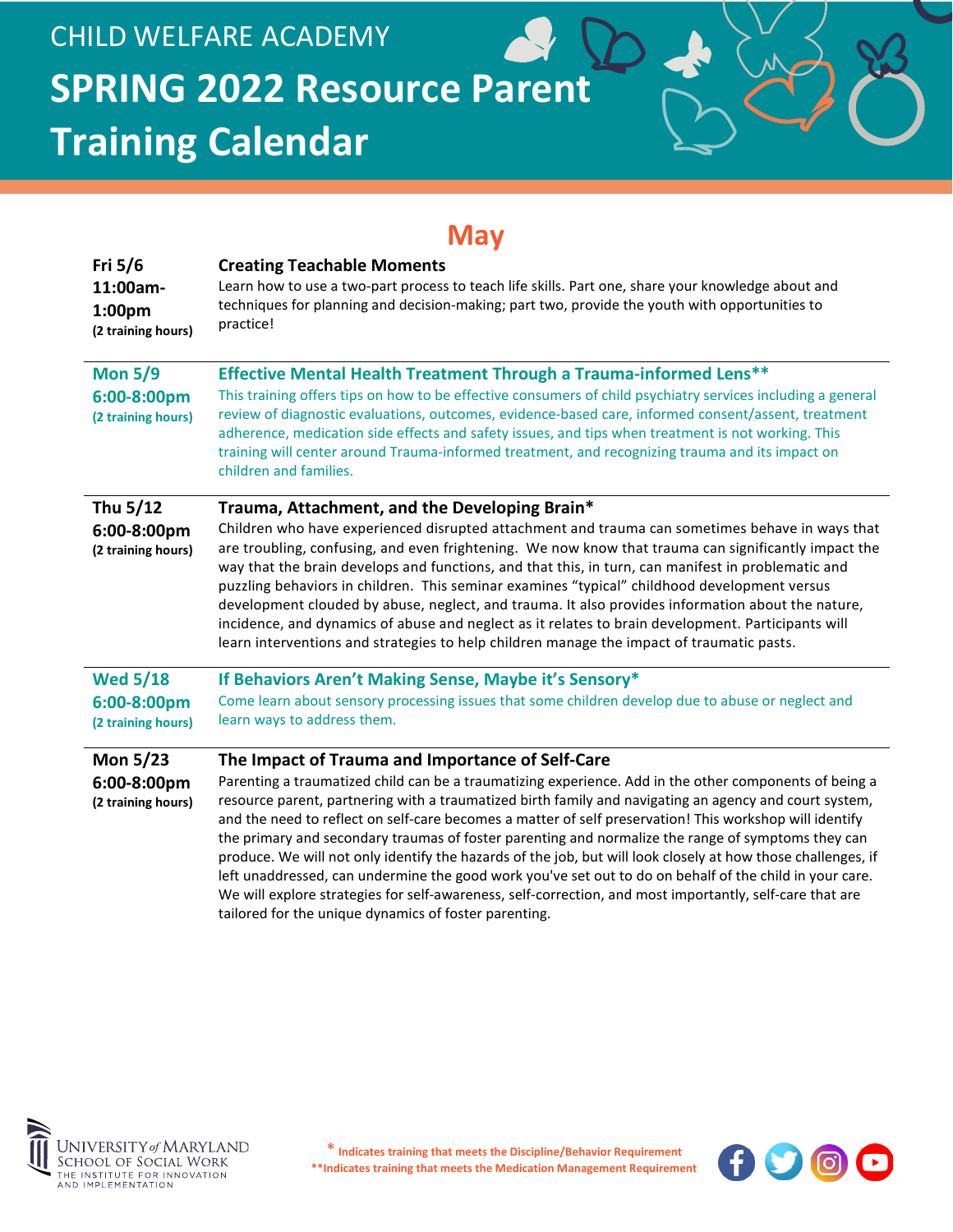### **June**

| Wed $6/1$<br>6:00-8:00pm<br>(2 training hours)       | <b>Navigating the Birth Parent Relationship</b><br>Children, birth parents and resource parents experience their own feelings of loss, rejection, guilt,<br>and shame. Parents will learn how to help children navigate relationships that are confusing,<br>sometimes hurtful, yet always important to their developing sense of self. Parents will come away<br>with a better understanding of the different perspectives of each member of the triad, how to better<br>support children, and taking care of themselves in the process.                                                                                                                                            |
|------------------------------------------------------|--------------------------------------------------------------------------------------------------------------------------------------------------------------------------------------------------------------------------------------------------------------------------------------------------------------------------------------------------------------------------------------------------------------------------------------------------------------------------------------------------------------------------------------------------------------------------------------------------------------------------------------------------------------------------------------|
| <b>Mon 6/6</b><br>6:00-8:00pm<br>(2 training hours)  | Living and Coping in the Era of COVID-19 and Black Lives Matter<br>Since the spring of 2020, the U.S. has been rocked by a pandemic, economic turmoil, and BLM protests<br>against police brutality. How are we to understand these issues? What social and historical factors have<br>led to this point? What are the implications for families? How can parents talk with children about these<br>issues? How can we move forward? Are healing and reconciliation possible? What would that look like?<br>Participants are invited to discuss how they are living and coping during these challenging times, as well<br>as what their hopes are for the future of our communities. |
| <b>Wed 6/15</b><br>6:00-9:00pm<br>(3 training hours) | <b>Improving Communication with Your Teen*</b><br>This interactive workshop will provide a comprehensive overview of typical vs. atypical teen development.<br>Some difficult behaviors that might be encountered such as defiance, lying/stealing, and control battles<br>will be explored, and parents will gain a better understanding of why their teens behave the way they do.<br>Resource and adoptive parents will learn skills to support their teens and establish a more peaceful and<br>cooperative relationship.                                                                                                                                                        |
| <b>Mon 6/20</b><br>6:00-9:00pm<br>(3 training hours) | Finding the "I" in Storm: Practical Tools for Building Parent Resilience*<br>Every parent is faced with challenges to their inner calm when their children's behaviors stretch you<br>beyond your capacity to cope and parent from your best self. In this practical experiential training, you<br>will learn new strategies to help you reconnect with your inner calm to manage your thoughts and<br>emotions during periods of crisis, chaos and upset.                                                                                                                                                                                                                           |